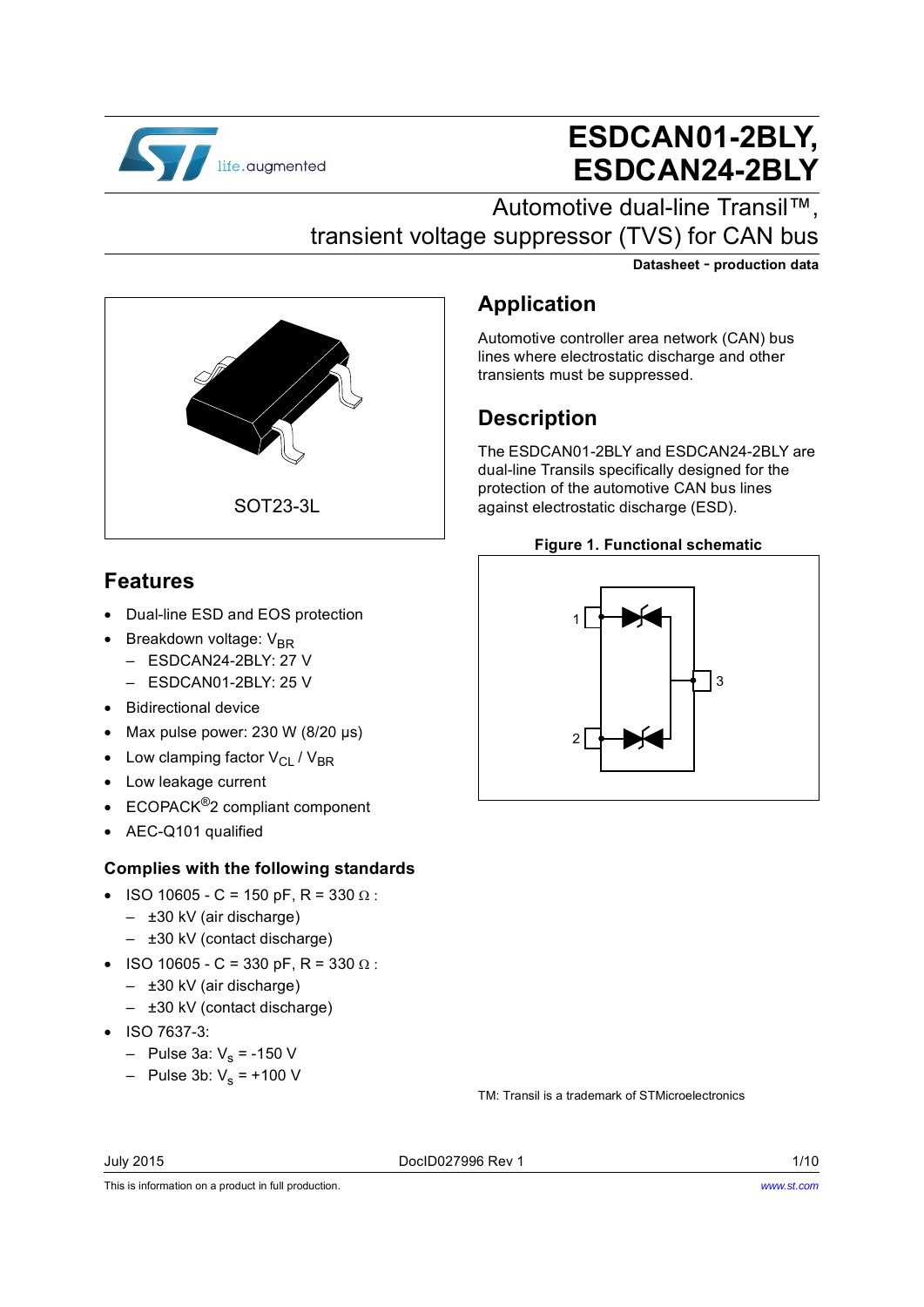# **1 Characteristics**

| Symbol                       |                                               | Value                                                                                                      | Unit           |    |
|------------------------------|-----------------------------------------------|------------------------------------------------------------------------------------------------------------|----------------|----|
|                              |                                               | ISO 10605 - C = 150 pF, R = 330 $\Omega$ :<br>Contact discharge<br>Air discharge                           | 30<br>30       |    |
| $V_{PP}$                     | Peak pulse voltage                            | ISO 10605 - C = 330 pF, R = 330 $\Omega$ :<br>Contact discharge<br>Air discharge<br><b>HBM MIL STD 883</b> | 30<br>30<br>10 | kV |
| $P_{PP}$                     | Peak pulse power dissipation $(8/20 \,\mu s)$ | 230                                                                                                        | W              |    |
| $I_{\mathsf{PP}}$            | Peak pulse current $(8/20 \,\mu s)$           | 5.5                                                                                                        | A              |    |
| T,                           | Operating junction temperature range          | $-40$ to $+150$                                                                                            | °C             |    |
| ${\mathsf T}_{\textsf{stg}}$ | Storage temperature range                     | $-55$ to $+150$                                                                                            | °C             |    |

| Table 1. Absolute maximum ratings (T <sub>amb</sub> = 25°C) |  |
|-------------------------------------------------------------|--|
|-------------------------------------------------------------|--|

#### **Figure 2. Electrical characteristics (definitions)**



### **Table 2. Electrical characteristics (values, Tamb = 25 °C)**

|                     |    | I <sub>RM</sub> max<br>at V <sub>RM</sub> |      | V <sub>BR</sub> at I <sub>R</sub> |    | $V_{CL}$<br><b>Pulse ISO7637-3</b> |                           | $V_{CL}$ at $I_{PP}$<br>$(8/20\mu s)$ |   | $\mathbf c$    |      | $\Delta C$<br>(1) | $\alpha T^{(2)}$ |
|---------------------|----|-------------------------------------------|------|-----------------------------------|----|------------------------------------|---------------------------|---------------------------------------|---|----------------|------|-------------------|------------------|
| Order code          |    |                                           | min. | max.                              |    |                                    | 3a at -150 V 3b at +100 V | max.                                  |   | typ.           | max. |                   |                  |
|                     | μA | v                                         | v    | v                                 | mA | $\mathbf v$                        | $\mathbf v$               | V                                     | A | pF             | pF   | рF                | $10^{-4}$ /°C    |
| ESDCAN24-2BLY   0.1 |    | 24                                        | 27   | 32                                | 1  | $-40$                              | 40                        | 43                                    | 5 | $\blacksquare$ | 30   | 0.1               | 9                |
| ESDCAN01-2BLY   0.1 |    | 24                                        | 25   | 30                                | 1  | $-35$                              | 35                        | 40                                    | 5 | $\blacksquare$ | 30   | 0.1               | 9                |

1. ∆C : capacitance variation between IO1 and IO2 versus GND

2.  $\Delta V_{BR} = \alpha T \times (T_{amb} - 25) \times V_{BR} (25 \degree C)$ 

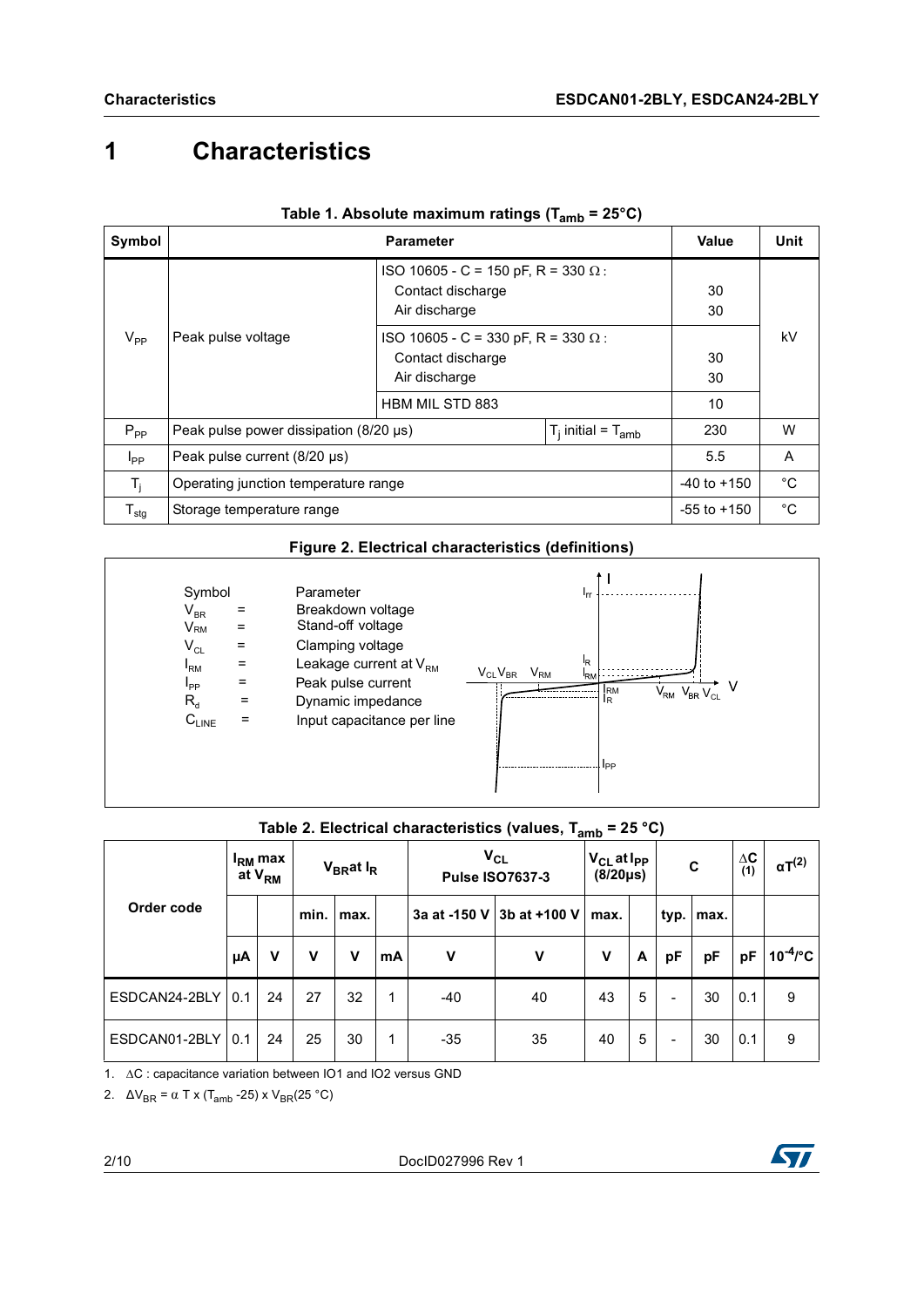







DocID027996 Rev 1 3/10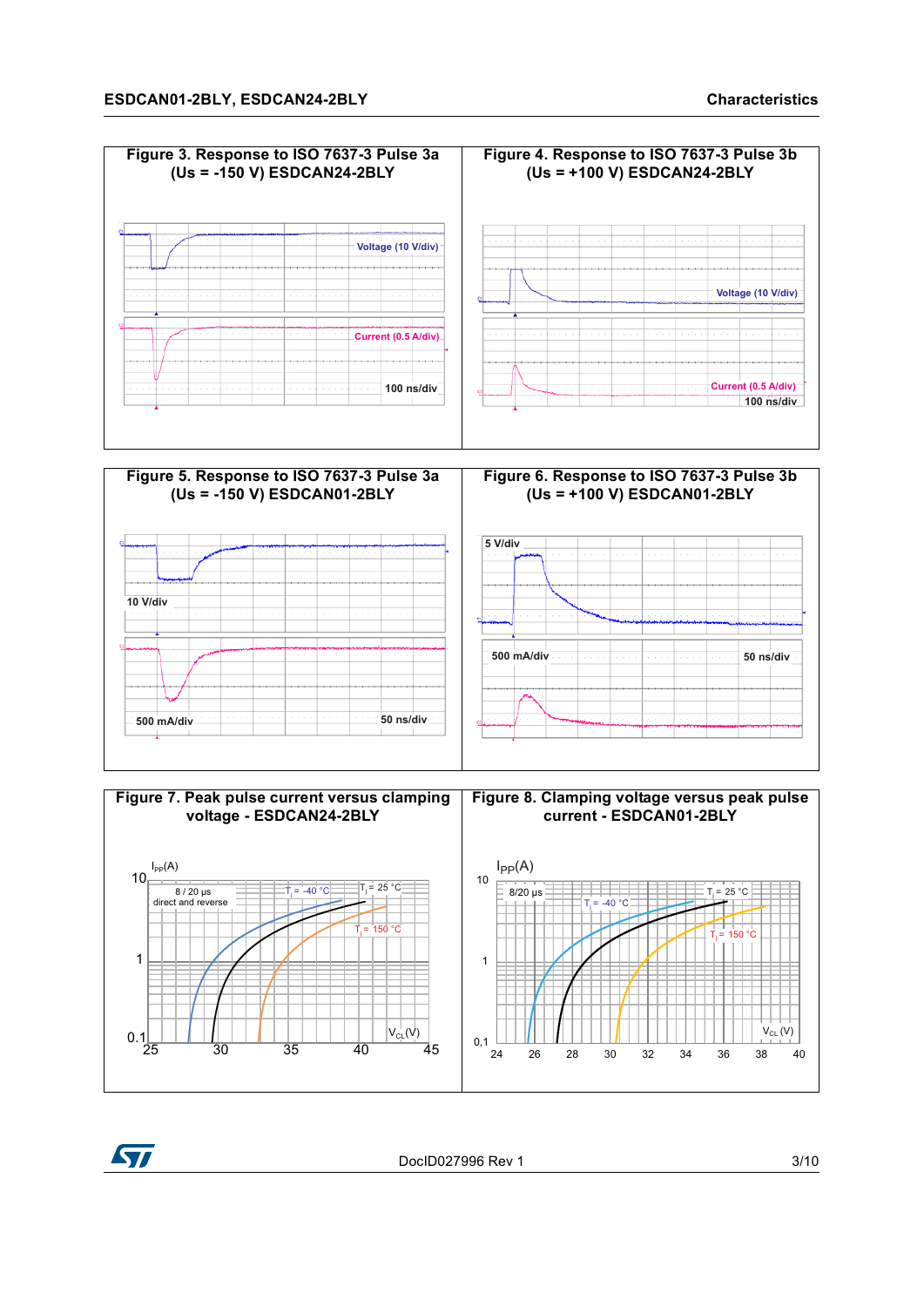





4/10 DocID027996 Rev 1

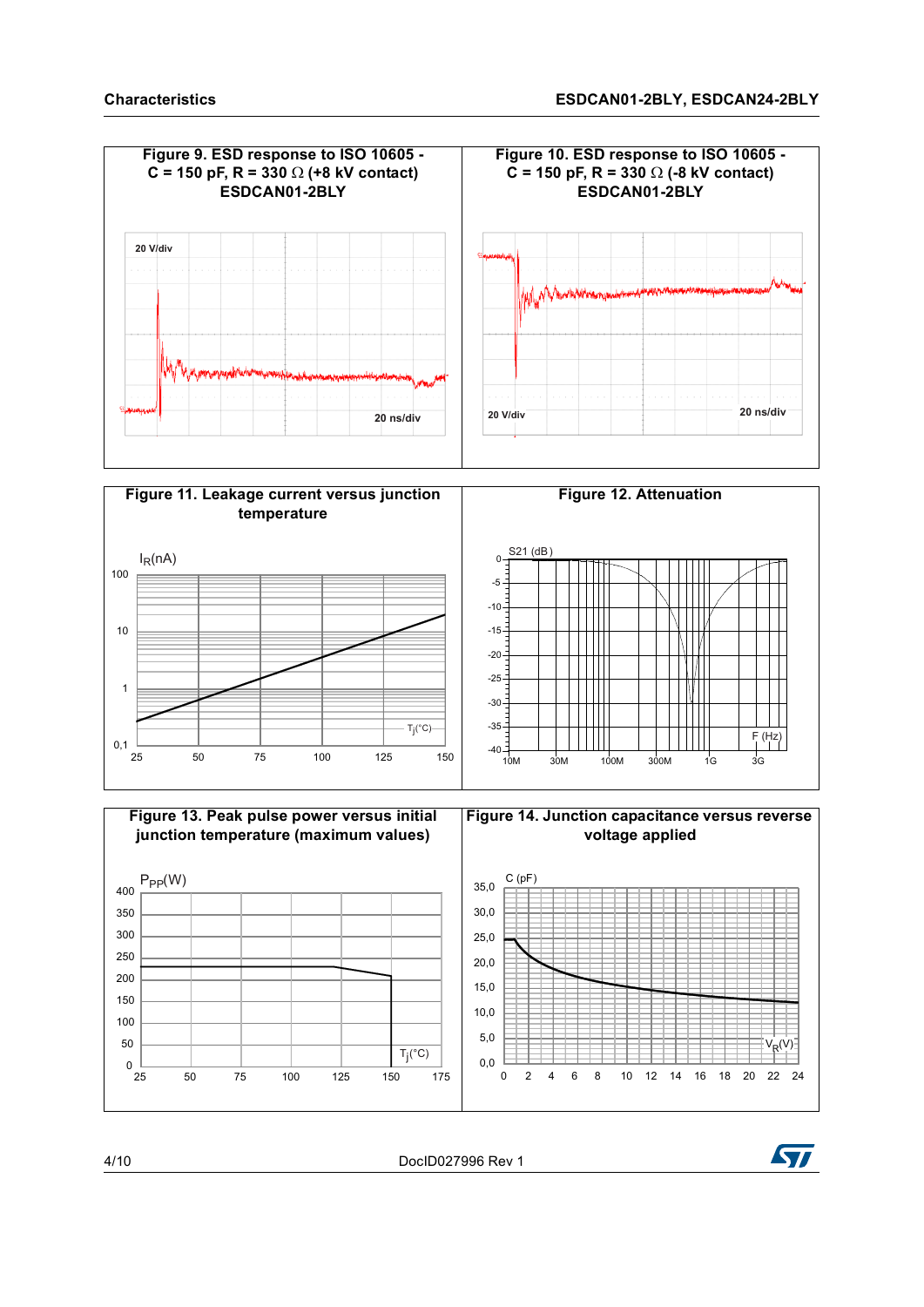

# **Figure 15. Peak pulse power versus exponential Figure 16. TLP measurements ESDCAN01-2BLY**

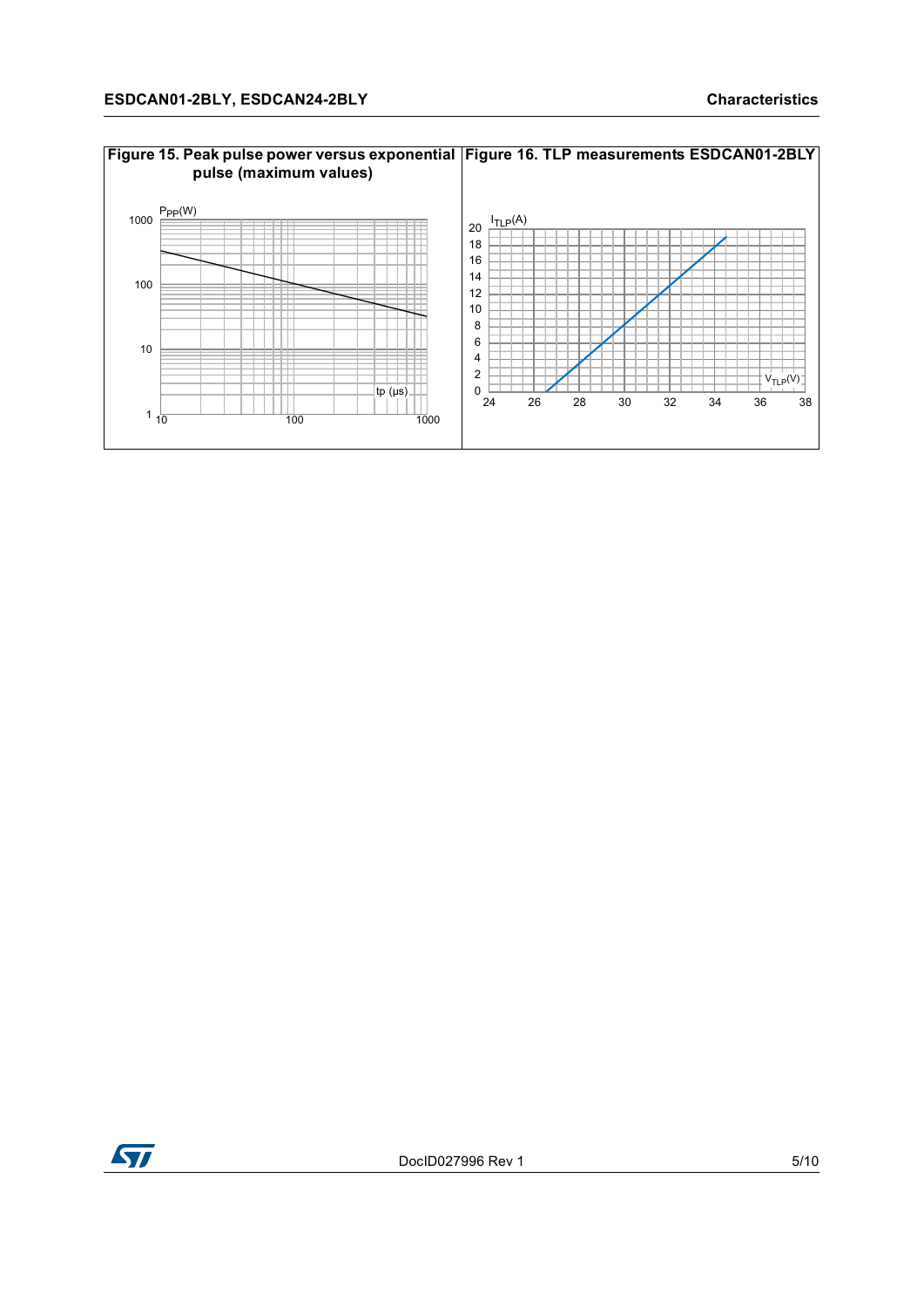# **2 Package information**

- Epoxy meets UL94, V0
- Lead-free packages

In order to meet environmental requirements, ST offers these devices in different grades of ECOPACK® packages, depending on their level of environmental compliance. ECOPACK® specifications, grade definitions and product status are available at: *[www.st.com.](http://www.st.com)* ECOPACK® is an ST trademark.

## **2.1 SOT23-3L package information**



1. The marking codes can be rotated by 90 ° or 180° to differentiate assembly location. In no case should this product marking be used to orient the component for its placement on a PCB. Only pin 1 mark is to be used for this purpose.

6/10 DocID027996 Rev 1

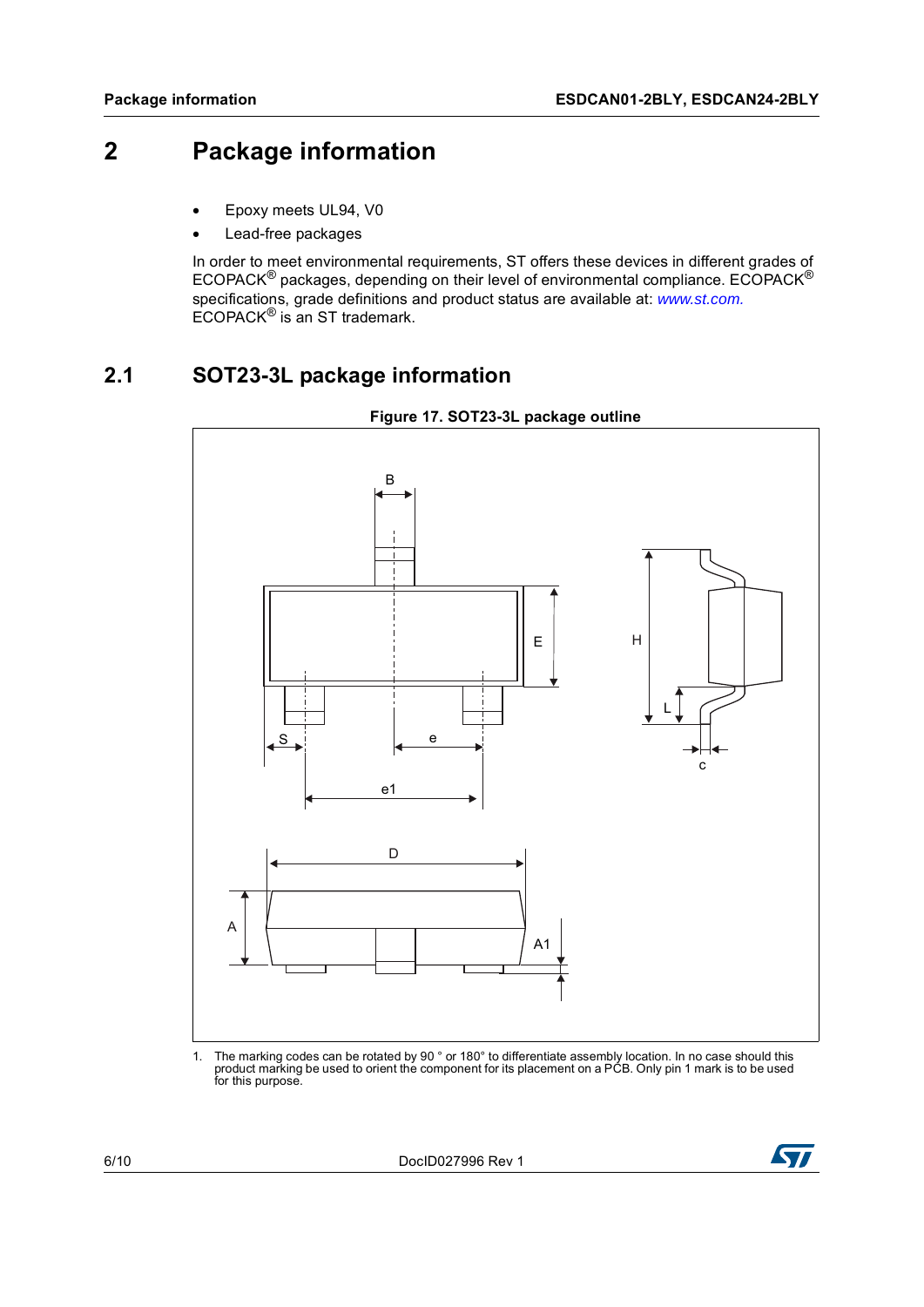|      | <b>Dimensions</b> |                    |               |       |  |  |  |  |
|------|-------------------|--------------------|---------------|-------|--|--|--|--|
| Ref. |                   | <b>Millimeters</b> | <b>Inches</b> |       |  |  |  |  |
|      | Min.              | Max.               | Min.          | Max.  |  |  |  |  |
| A    | 0.89              | 1.4                | 0.035         | 0.055 |  |  |  |  |
| A1   | $\mathbf 0$       | 0.1                | $\mathbf 0$   | 0.004 |  |  |  |  |
| B    | 0.3               | 0.51               | 0.012         | 0.02  |  |  |  |  |
| C    | 0.085             | 0.18               | 0.003         | 0.007 |  |  |  |  |
| D    | 2.75              | 3.04               | 0.108         | 0.12  |  |  |  |  |
| e    | 0.85              | 1.05               | 0.033         | 0.041 |  |  |  |  |
| e1   | 1.7               | 2.1                | 0.067         | 0.083 |  |  |  |  |
| Е    | 1.2               | 1.75               | 0.047         | 0.069 |  |  |  |  |
| н    | 2.1               | 3.00               | 0.083         | 0.118 |  |  |  |  |
| L    |                   | 0.6 typ.           | 0.024 typ.    |       |  |  |  |  |
| S    | 0.35              | 0.65               | 0.013         | 0.026 |  |  |  |  |

**Table 3. SOT23-3L package mechanical data**

#### **Figure 18. Footprint (dimensions in mm)**



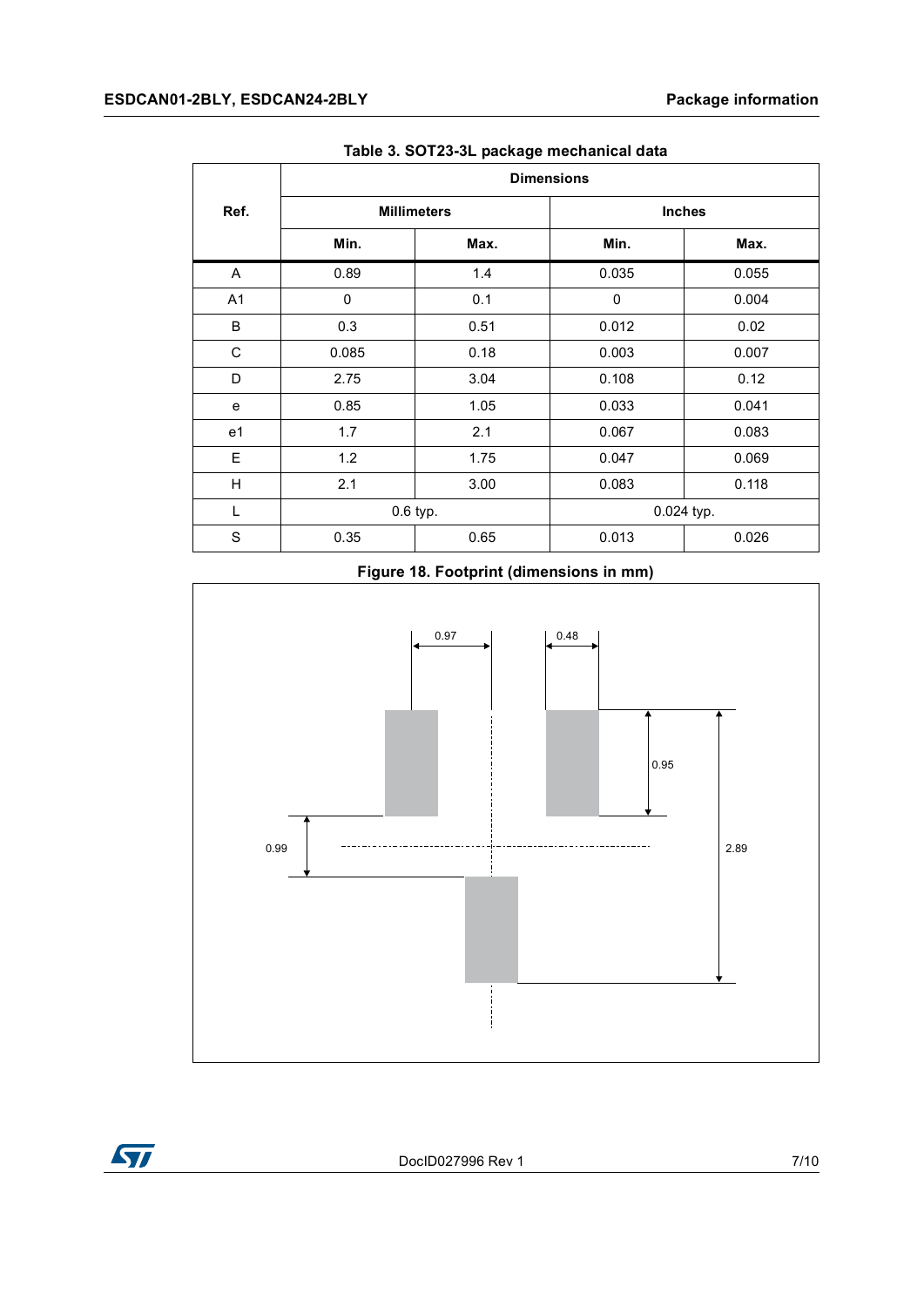### **2.2 PCB design preference**

- 1. To control the solder paste amount, the closed via is recommended instead of open vias.
- 2. The position of tracks and open vias in the solder area should be well balanced. The symmetrical layout is recommended, in case any tilt phenomena caused by asymmetrical solder paste amount due to the solder flow away.

### **2.3 Reflow profile.**





*Minimize air convection currents in the reflow oven to avoid component movement. Maximum soldering profile corresponds to the latest IPC/JEDEC J-STD-020.*

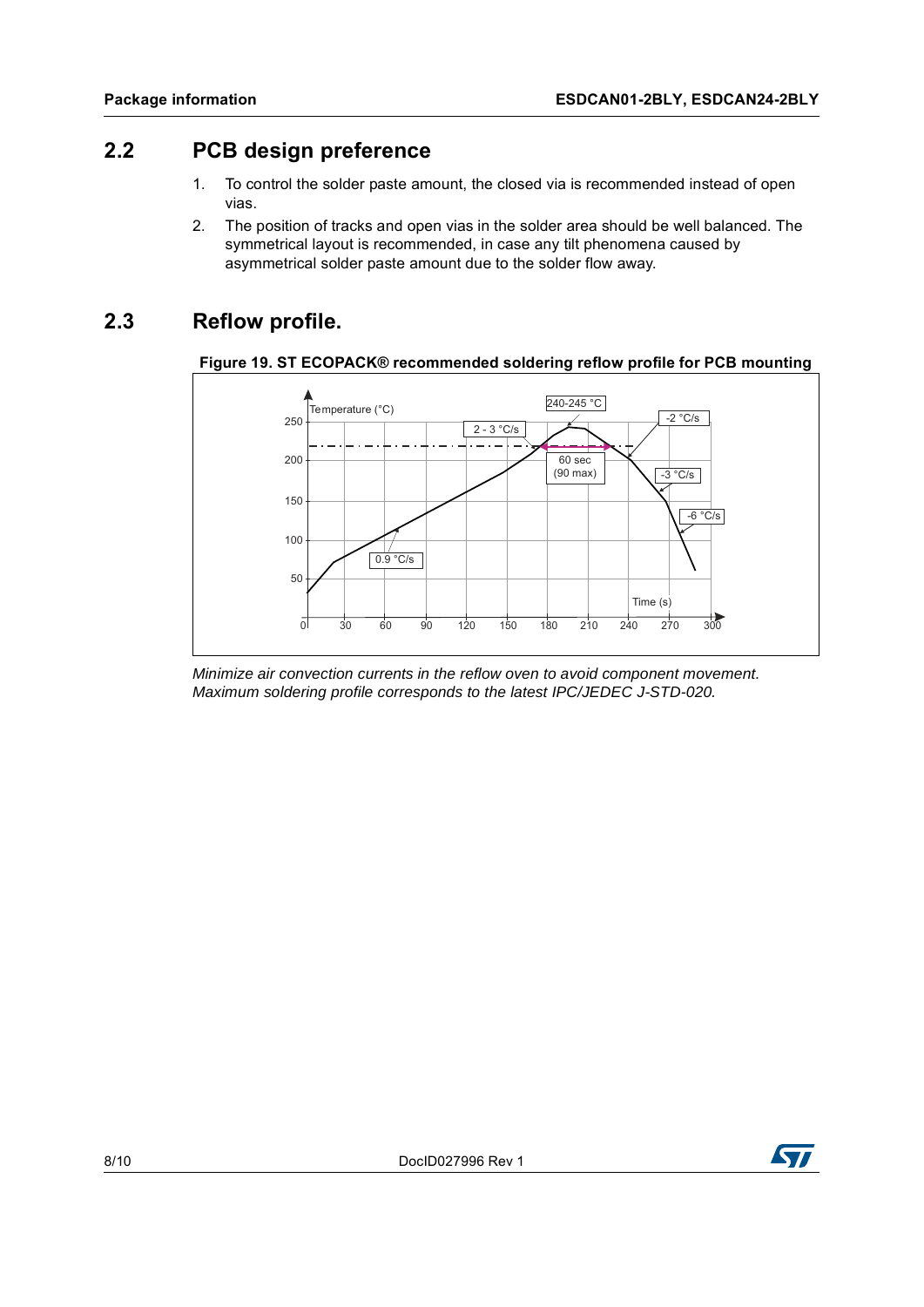# **3 Ordering information**

# ESD CAN XX - 2 B L Y ESD protection  $CAN = Design for CAN bus$  $XX = V$ ersion  $2$  = Dual line  $B =$  Bidirectional  $L =$  SOT23  $Y =$  Automotive grade

#### **Figure 20. Ordering information scheme**

#### **Table 4. Ordering information**

| Order code    | <b>Marking</b> | Package  | Weight   | <b>Base gty</b> | Delivery mode |
|---------------|----------------|----------|----------|-----------------|---------------|
| ESDCAN24-2BLY | FI 24          | SOT23-3L | 9.794 mg | 3000            | Tape and reel |
| ESDCAN01-2BLY | <b>EN24</b>    | SOT23-3L | 9.794 ma | 3000            | Tape and reel |

# **4 Revision history**

#### **Table 5. Document revision history**

| Date        | <b>Revision</b> | <b>Changes</b> |
|-------------|-----------------|----------------|
| 13-Jul-2015 |                 | First issue.   |